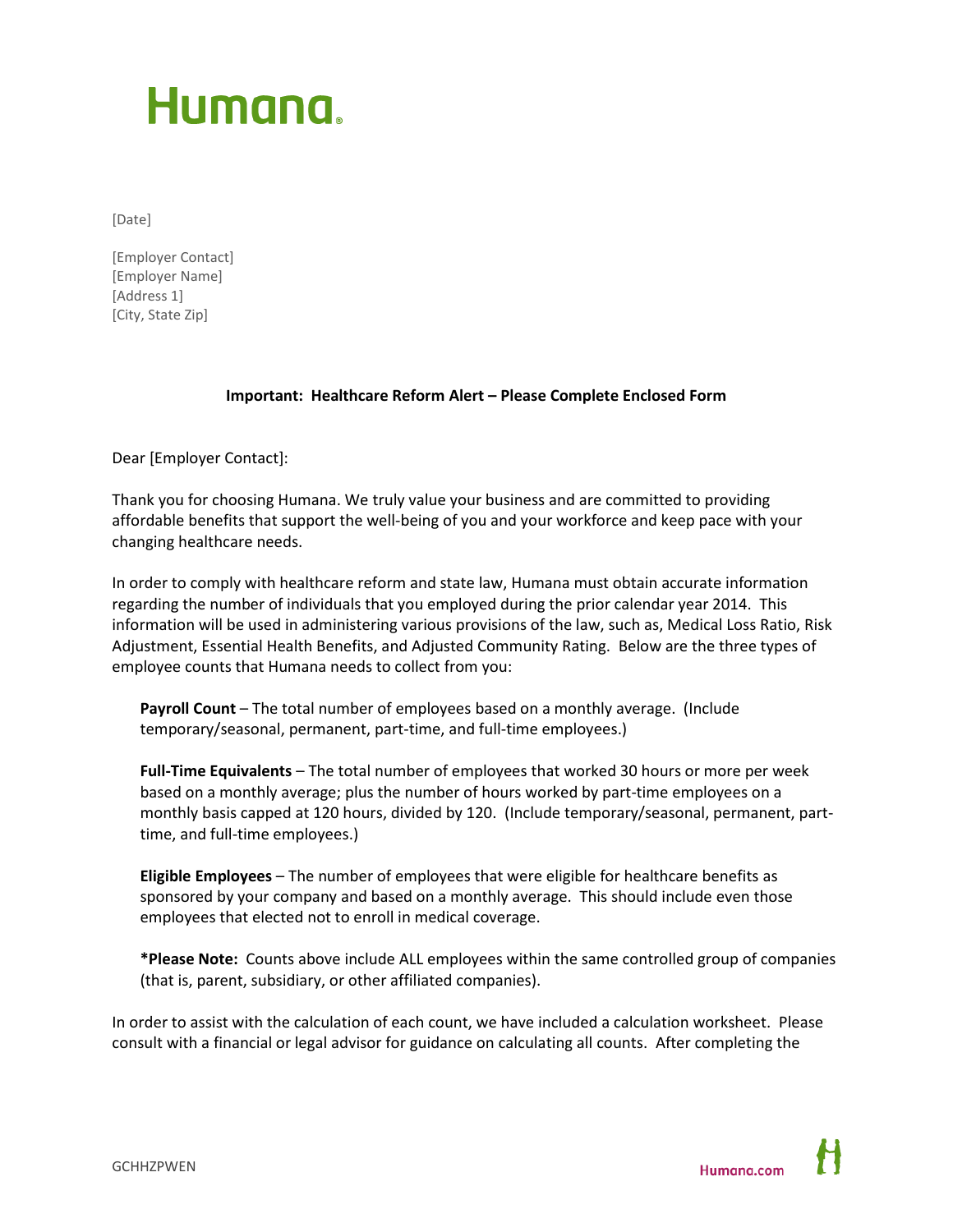calculation worksheet, record the corresponding counts on the Count Input Form, and sign and return the completed form in the enclosed envelope within the next 30 days. If you prefer, you can fax the form to 1-877-296-3853. **If we do not receive an updated form, Humana will use the information that we currently have on record (as pre-populated in the tables) to determine your group size for the various healthcare reform provisions.**

If you have any questions, please contact your broker or Humana Billing & Enrollment at 800-232-2006.

### **Humana's commitment**

Humana is committed to providing quality, affordable healthcare coverage, and we continue to work on reducing administrative costs. Likewise, we believe everyone can contribute to a stronger, more efficient health care system through a focus on wellness and prevention.

Thank you again for allowing us to partner with you in your journey towards lifelong well-being. If you have additional questions about the Affordable Care Act provisions, visit our website at **Humana.com/healthreform** or contact us at 1-855-617-8488.

Sincerely,

Tami Quiram Vice President, Employer Group Humana

Enclosure(s)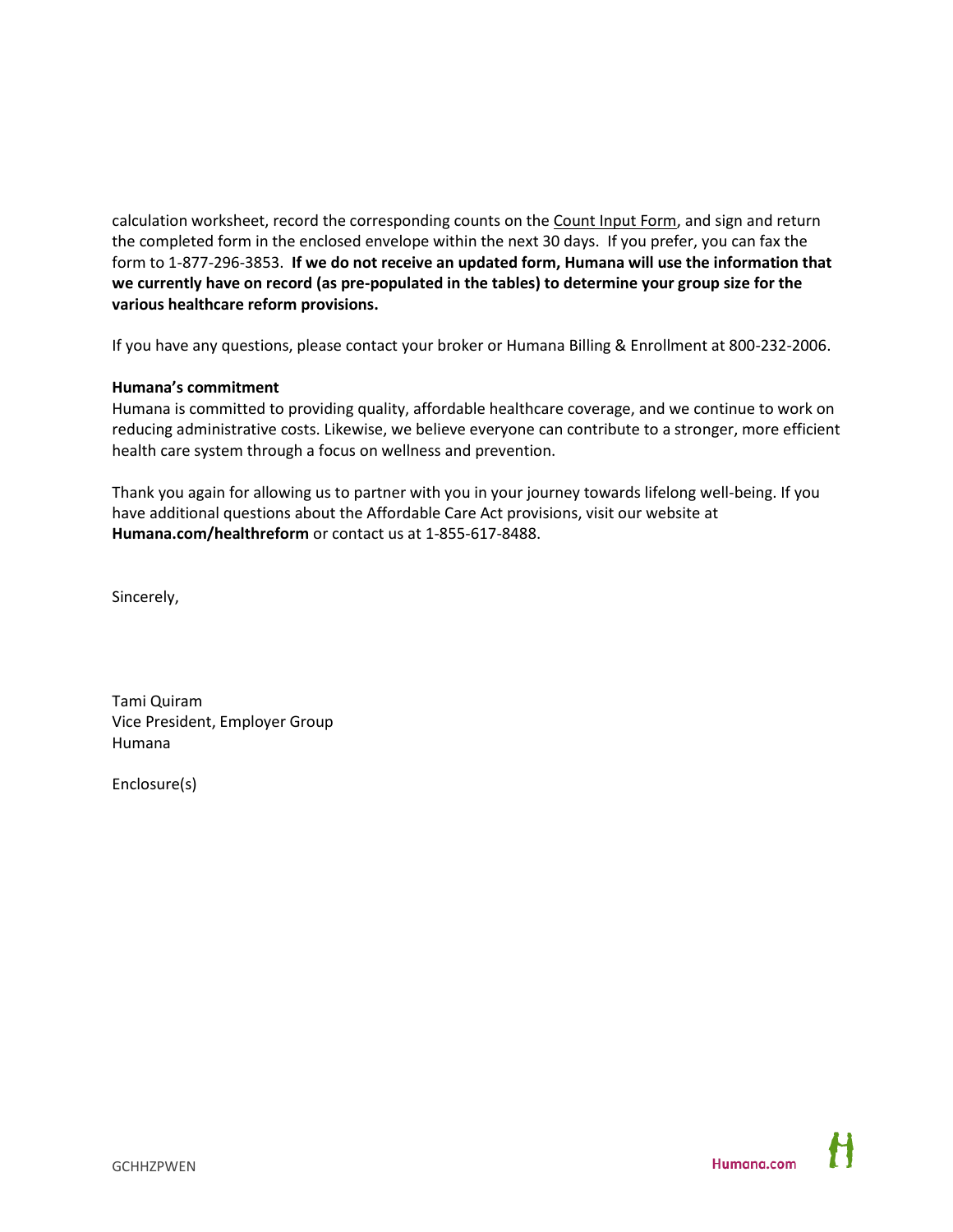## **Count Input Form**

**Please complete the form and fax to 1-877-296-3853 or mail the form using the enclosed envelope to:**

MER PAYROLL COUNTS HUMANA PO BOX 14240 LEXINGTON KY 40512-4240

#### **Confirmation of Employee Counts**

Group Name: [Name of Employer] Group #: [Group Number]

*Please round all numbers to the nearest whole number (no decimals), and enter only 1 digit per box. Example: Enter 53 employees as 5 3*

| <b>Box 1: Payroll Count</b>                            |  |  |  |  |  |  |  |  |  |  |  |  |
|--------------------------------------------------------|--|--|--|--|--|--|--|--|--|--|--|--|
| Your current number of employees on record with Humana |  |  |  |  |  |  |  |  |  |  |  |  |
| Your actual 2014 average number of employees           |  |  |  |  |  |  |  |  |  |  |  |  |

| <b>Box 2: Full-Time Equivalents</b>               |  |  |
|---------------------------------------------------|--|--|
| Your current number of FTEs on record with Humana |  |  |
| Your actual 2014 average number of FTEs           |  |  |

| <b>Box 3: Eligible Employees</b>                                |  |  |
|-----------------------------------------------------------------|--|--|
| Your current number of eligible employees on record with Humana |  |  |
| Your actual 2014 average number of eligible employees           |  |  |

 $\Box$ If you are a sole proprietor with no employees outside of yourself, please check this box. For information on sole proprietorships, you can visit the following web address: [http://www.irs.gov/Businesses/Small-Businesses-&-Self-Employed/Sole-Proprietorships.](http://www.irs.gov/Businesses/Small-Businesses-&-Self-Employed/Sole-Proprietorships)

Humana is requesting this information in connection with our responsibilities under federal healthcare reform. You, the employer, are responsible for maintaining and reporting accurate counts to Humana.

I hereby confirm that I am an authorized representative, that the information provided on this form is accurate.

Authorized Representative Signature

| . <b>.</b> |  |  |  |  |  |  |  |  |  |  |  |  |  |
|------------|--|--|--|--|--|--|--|--|--|--|--|--|--|